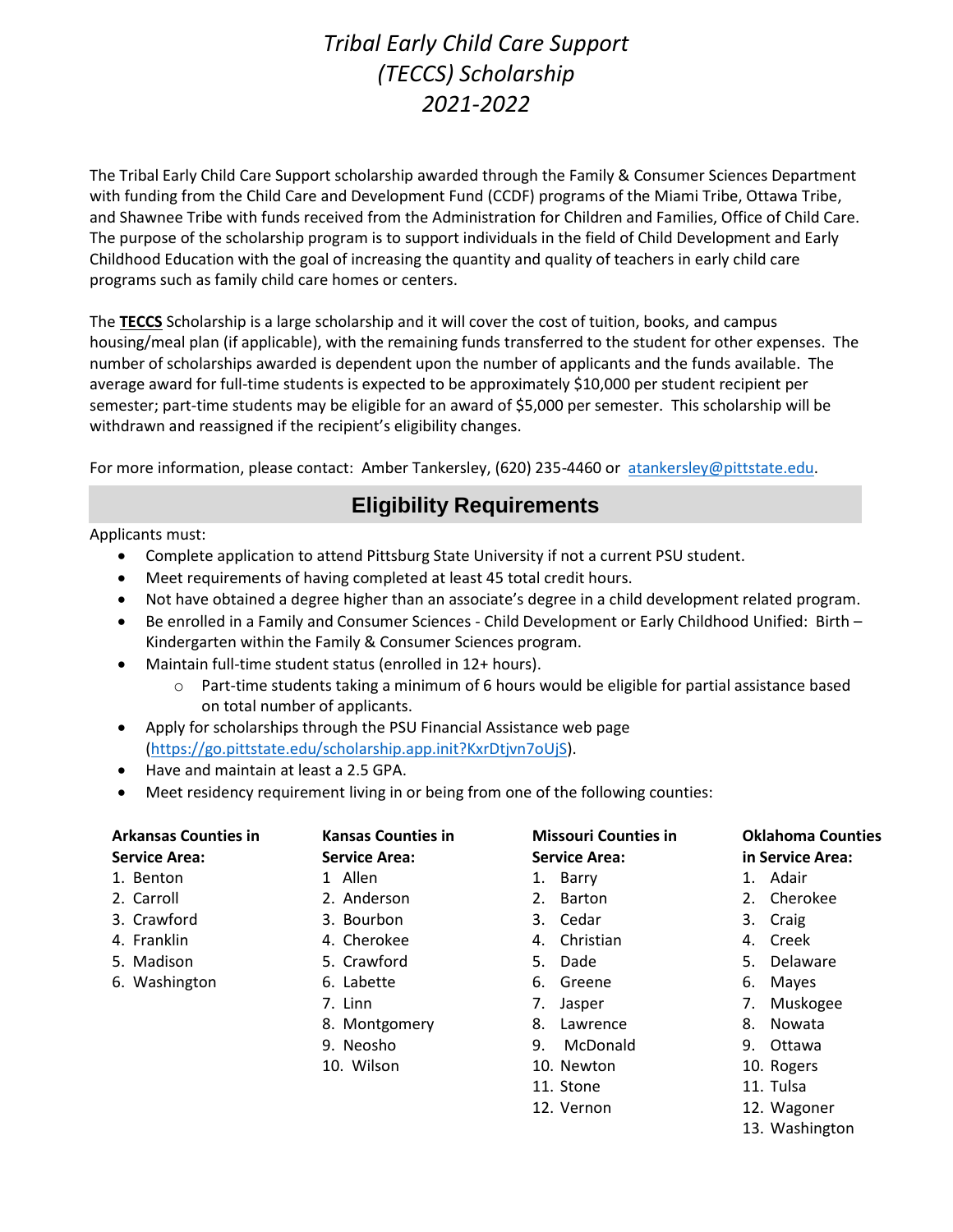### **TECCS Scholarship Application**

*Deadline for consideration for Spring 2022 semester: October 1*

| This application and supporting documents should be typed.                                                     |       |        |        |     |
|----------------------------------------------------------------------------------------------------------------|-------|--------|--------|-----|
| TODAY'S DATE _________________________                                                                         |       |        |        |     |
| <b>PERSONAL INFORMATION</b>                                                                                    |       |        |        |     |
| PSU Student ID Number<br><u>Letter and the students</u>                                                        |       |        |        |     |
| <b>Name</b>                                                                                                    |       |        |        |     |
| Last                                                                                                           | First | Middle | Maiden |     |
| <b>Current Address</b>                                                                                         |       |        |        |     |
| Number/Street                                                                                                  | City  | County | State  | Zip |
| Permanent Address (if different than current address)                                                          |       |        |        |     |
| Number/Street                                                                                                  | City  | County | State  | Zip |
| Date of Birth ( <i>month/day/year</i> )                                                                        |       |        |        |     |
|                                                                                                                |       |        |        |     |
|                                                                                                                |       |        |        |     |
|                                                                                                                |       |        |        |     |
| Marital Status Single_____ Married____ Separated_____ Divorced_____ Widowed_____                               |       |        |        |     |
| # of Dependents and the state of the state of the state of the state of the state of the state of the state of |       |        |        |     |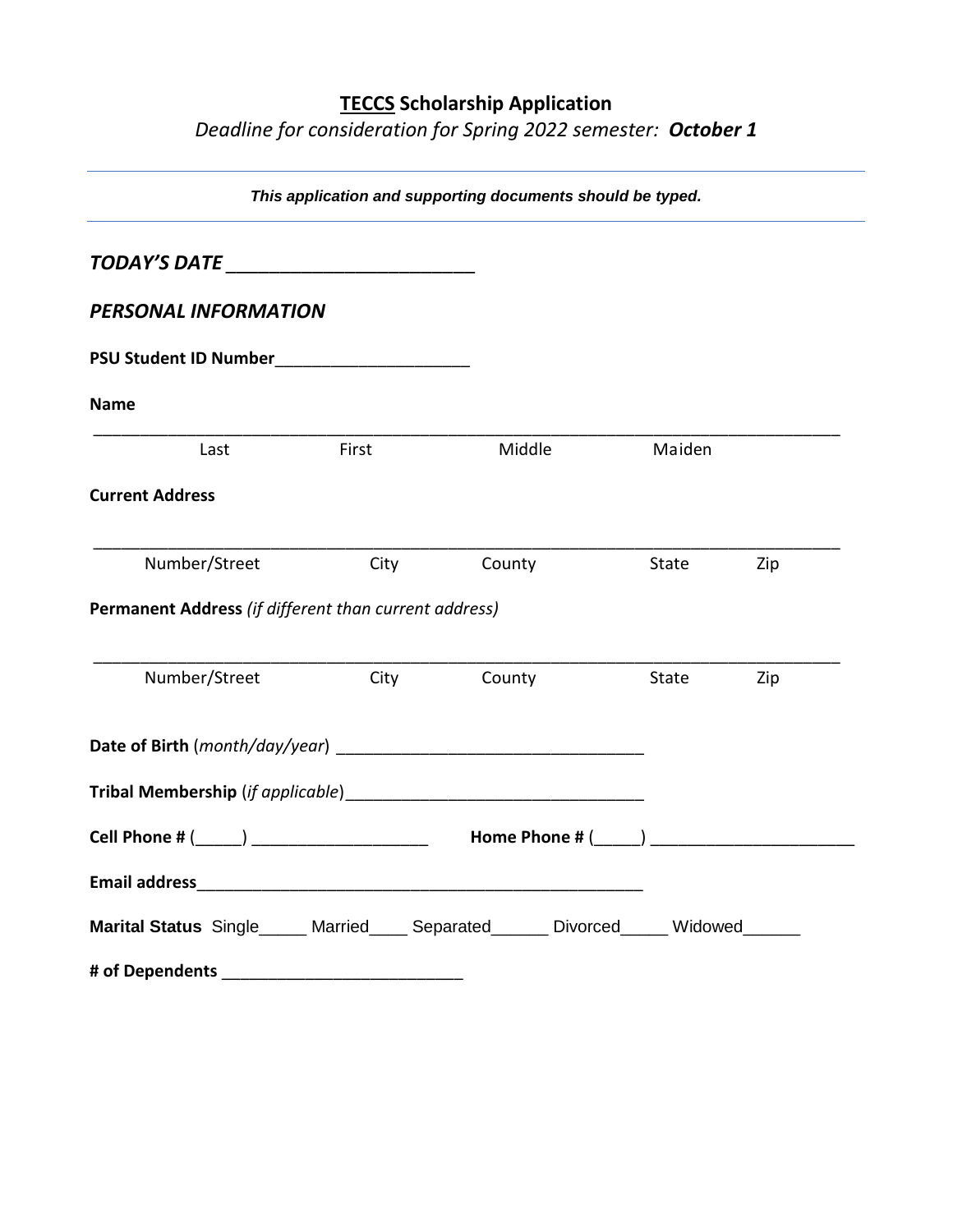### *EDUCATION*

 $\overline{\phantom{a}}$ 

| Overall GPA _________             |                                                                                                                                                                       |                                                                                                 |
|-----------------------------------|-----------------------------------------------------------------------------------------------------------------------------------------------------------------------|-------------------------------------------------------------------------------------------------|
|                                   | <b>Credit Hours</b> (total to be completed by end of current semester) ________                                                                                       |                                                                                                 |
|                                   | <b>Remaining Credit Hours</b> needed to complete degree                                                                                                               |                                                                                                 |
|                                   | OTHER COLLEGES/UNIVERSITIES ATTENDED                                                                                                                                  |                                                                                                 |
| Name: _________________________   |                                                                                                                                                                       |                                                                                                 |
| Name: ___________________________ |                                                                                                                                                                       |                                                                                                 |
| Name: ___________________________ |                                                                                                                                                                       |                                                                                                 |
| <b>LIST DEGREES OBTAINED</b>      |                                                                                                                                                                       |                                                                                                 |
|                                   | Degree: _________________ Institution: ____________________                                                                                                           | Dates awarded: _____________                                                                    |
|                                   |                                                                                                                                                                       | Degree: ___________________ Institution: ________________________ Dates awarded: ______________ |
|                                   |                                                                                                                                                                       |                                                                                                 |
|                                   | The completed application with supporting documents should be submitted to:<br>Holly Viets, Office Manager<br><b>Family and Consumer Sciences</b><br>101 FCS Building |                                                                                                 |

Pittsburg, KS

hviets@pittstate.edu